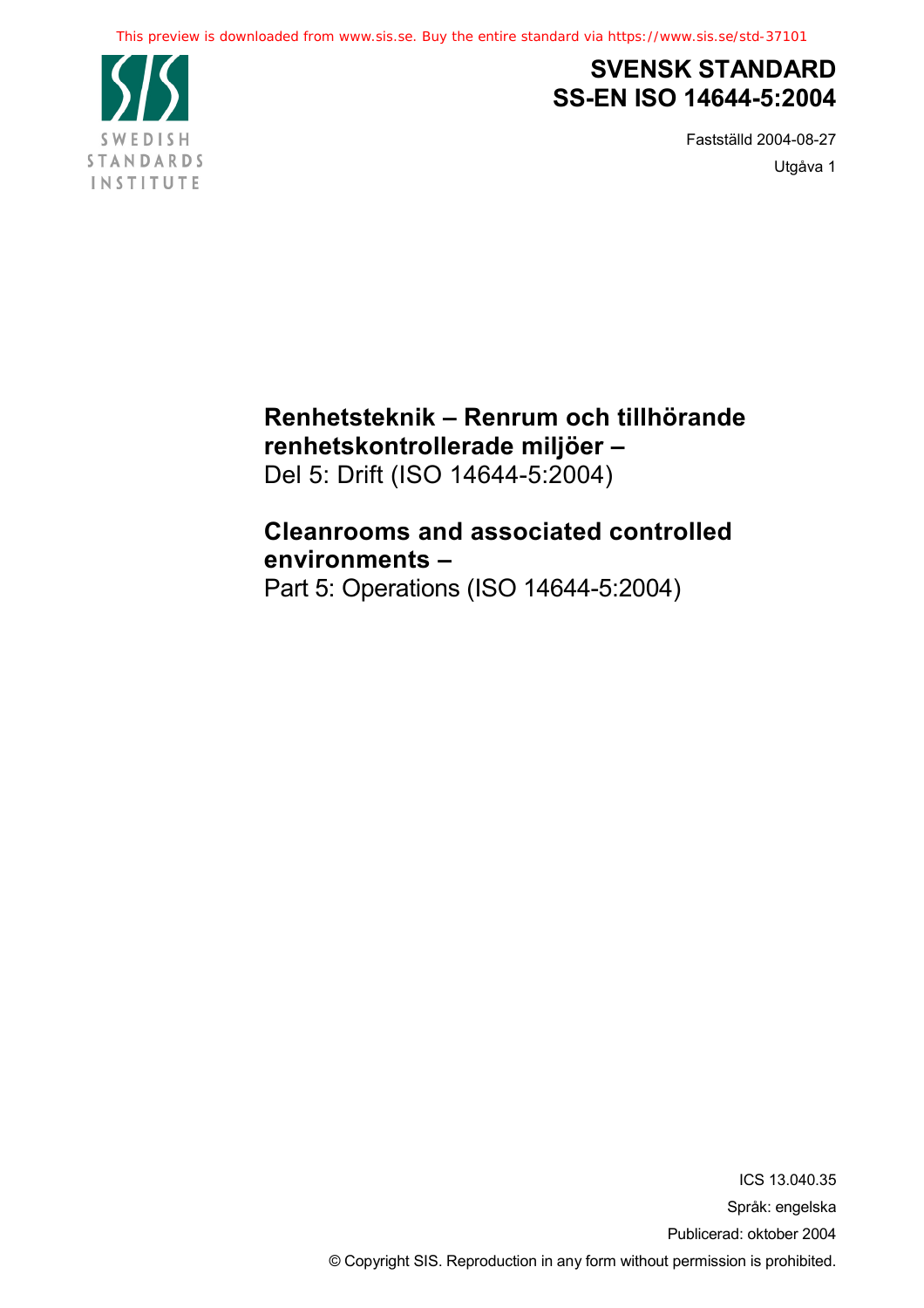Europastandarden EN ISO 14644-5:2004 gäller som svensk standard. Detta dokument innehåller den officiella engelska versionen av EN ISO 14644-5:2004.

The European Standard EN ISO 14644-5:2004 has the status of a Swedish Standard. This document contains the official English version of EN ISO 14644-5:2004.

Upplysningar om **sakinnehållet** i standarden lämnas av SIS, Swedish Standards Institute, telefon 08 - 555 520 00.

Standarder kan beställas hos SIS Förlag AB som även lämnar **allmänna upplysningar** om svensk och utländsk standard. *Postadress*: SIS Förlag AB, 118 80 STOCKHOLM *Telefon*: 08 - 555 523 10. *Telefax*: 08 - 555 523 11 *E-post*: sis.sales@sis.se. *Internet*: www.sis.se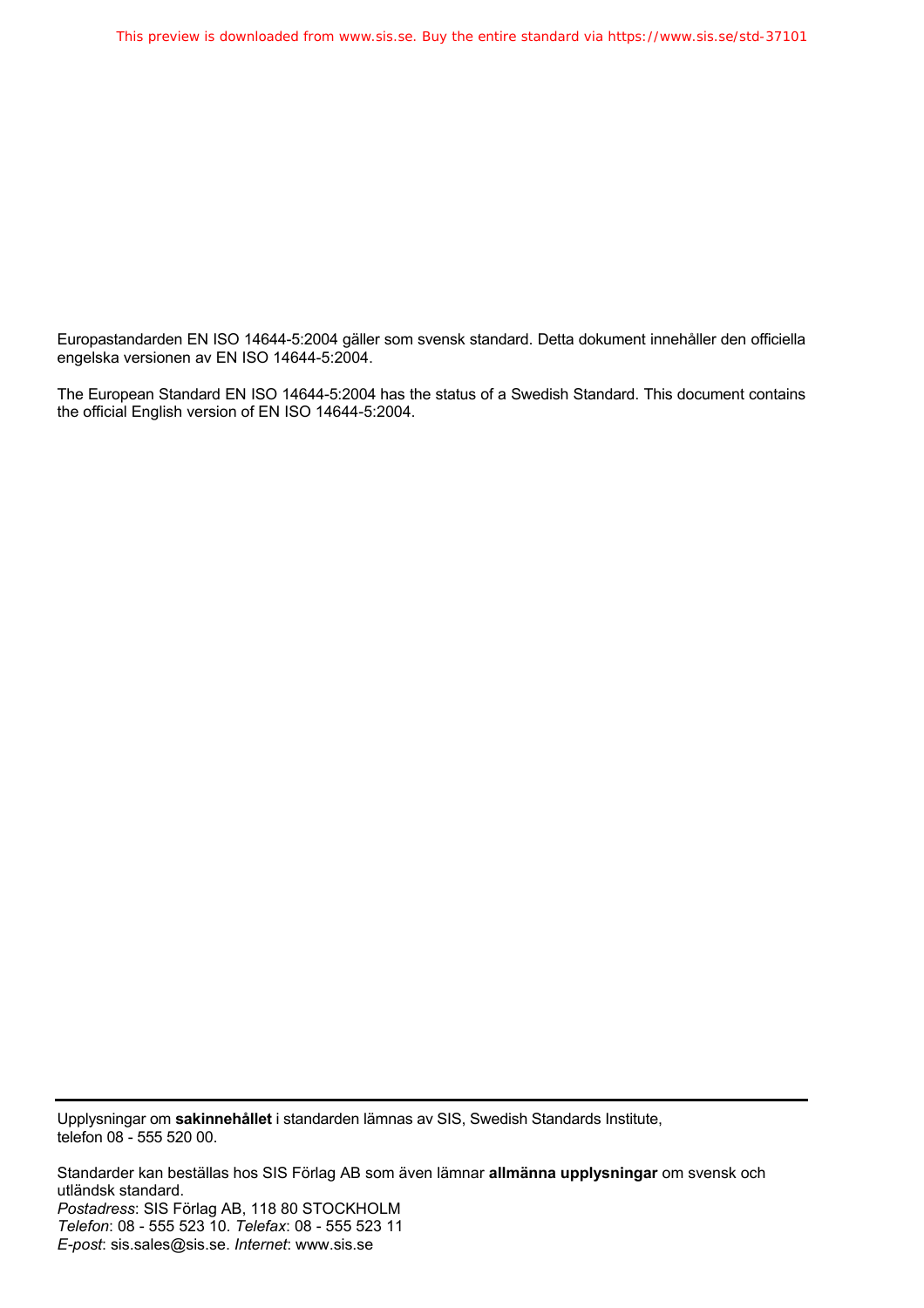# EUROPEAN STANDARD NORME EUROPÉENNE EUROPÄISCHE NORM

# **EN ISO 14644-5**

August 2004

ICS

English version

### Cleanrooms and associated controlled environments - Part 5: Operations (ISO 14644-5:2004)

Salles propres et environnements maîtrisés apparentés - Partie 5: Exploitation (ISO 14644-5:2004)

Reinräume und zugehörige Reinraumbereiche - Teil 5: Betrieb (ISO 14644-5:2004)

This European Standard was approved by CEN on 29 July 2004.

CEN members are bound to comply with the CEN/CENELEC Internal Regulations which stipulate the conditions for giving this European Standard the status of a national standard without any alteration. Up-to-date lists and bibliographical references concerning such national standards may be obtained on application to the Central Secretariat or to any CEN member.

This European Standard exists in three official versions (English, French, German). A version in any other language made by translation under the responsibility of a CEN member into its own language and notified to the Central Secretariat has the same status as the official versions.

CEN members are the national standards bodies of Austria, Belgium, Cyprus, Czech Republic, Denmark, Estonia, Finland, France, Germany, Greece, Hungary, Iceland, Ireland, Italy, Latvia, Lithuania, Luxembourg, Malta, Netherlands, Norway, Poland, Portugal, Slovakia, Slovenia, Spain, Sweden, Switzerland and United Kingdom.



EUROPEAN COMMITTEE FOR STANDARDIZATION COMITÉ EUROPÉEN DE NORMALISATION EUROPÄISCHES KOMITEE FÜR NORMUNG

**Management Centre: rue de Stassart, 36 B-1050 Brussels**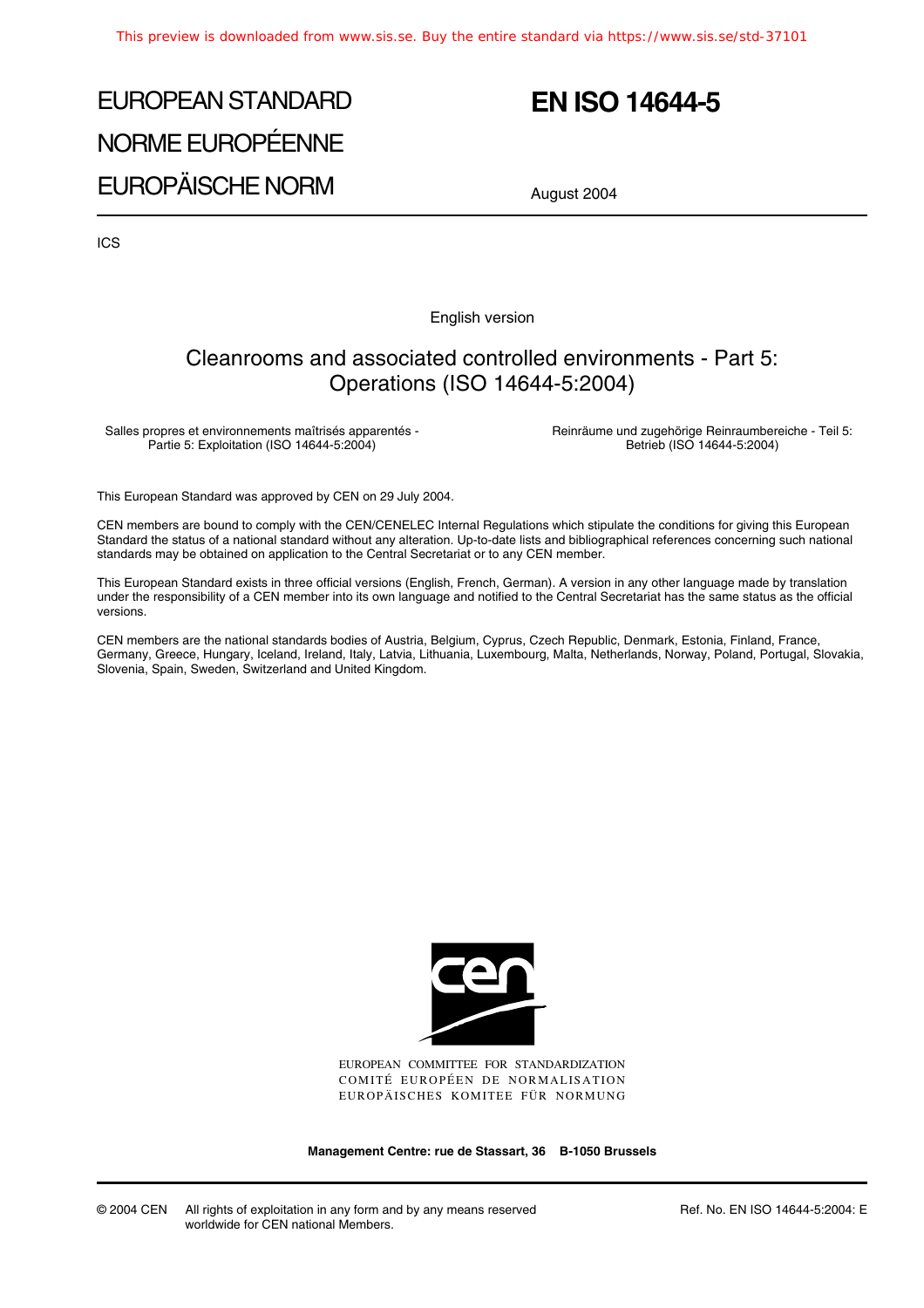# **Contents**

| . .<br>× | ٠<br>۰, |
|----------|---------|
|          |         |

| $\mathbf 1$             |  |
|-------------------------|--|
| $2^{\circ}$             |  |
| $\mathbf{3}$            |  |
| $\overline{\mathbf{4}}$ |  |
|                         |  |
|                         |  |
|                         |  |
|                         |  |
|                         |  |
|                         |  |
|                         |  |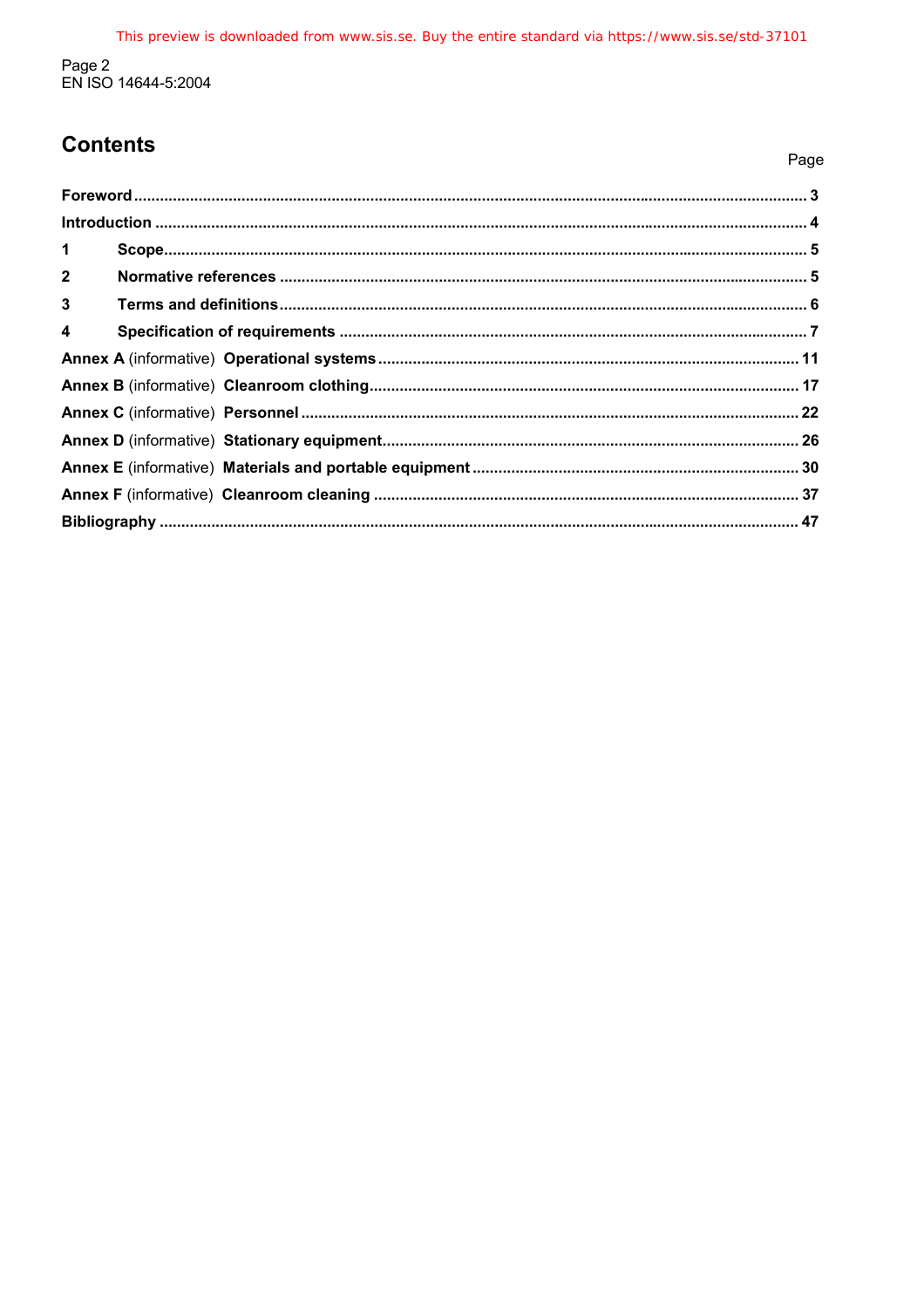Page 3 EN ISO 14644-5:2004

### **Foreword**

This document (EN ISO 14644-5:2004) has been prepared by Technical Committee ISO/TC 209 "Cleanrooms and associated controlled environments" in collaboration with Technical Committee CEN/TC 243 "Cleanroom technology", the secretariat of which is held by BSI.

This European Standard shall be given the status of a national standard, either by publication of an identical text or by endorsement, at the latest by February 2005, and conflicting national standards shall be withdrawn at the latest by February 2005.

According to the CEN/CENELEC Internal Regulations, the national standards organizations of the following countries are bound to implement this European Standard: Austria, Belgium, Cyprus, Czech Republic, Denmark, Estonia, Finland, France, Germany, Greece, Hungary, Iceland, Ireland, Italy, Latvia, Lithuania, Luxembourg, Malta, Netherlands, Norway, Poland, Portugal, Slovakia, Slovenia, Spain, Sweden, Switzerland and United Kingdom.

### **Endorsement notice**

The text of ISO 14644-5:2004 has been approved by CEN as EN ISO 14644-5:2004 without any modifications.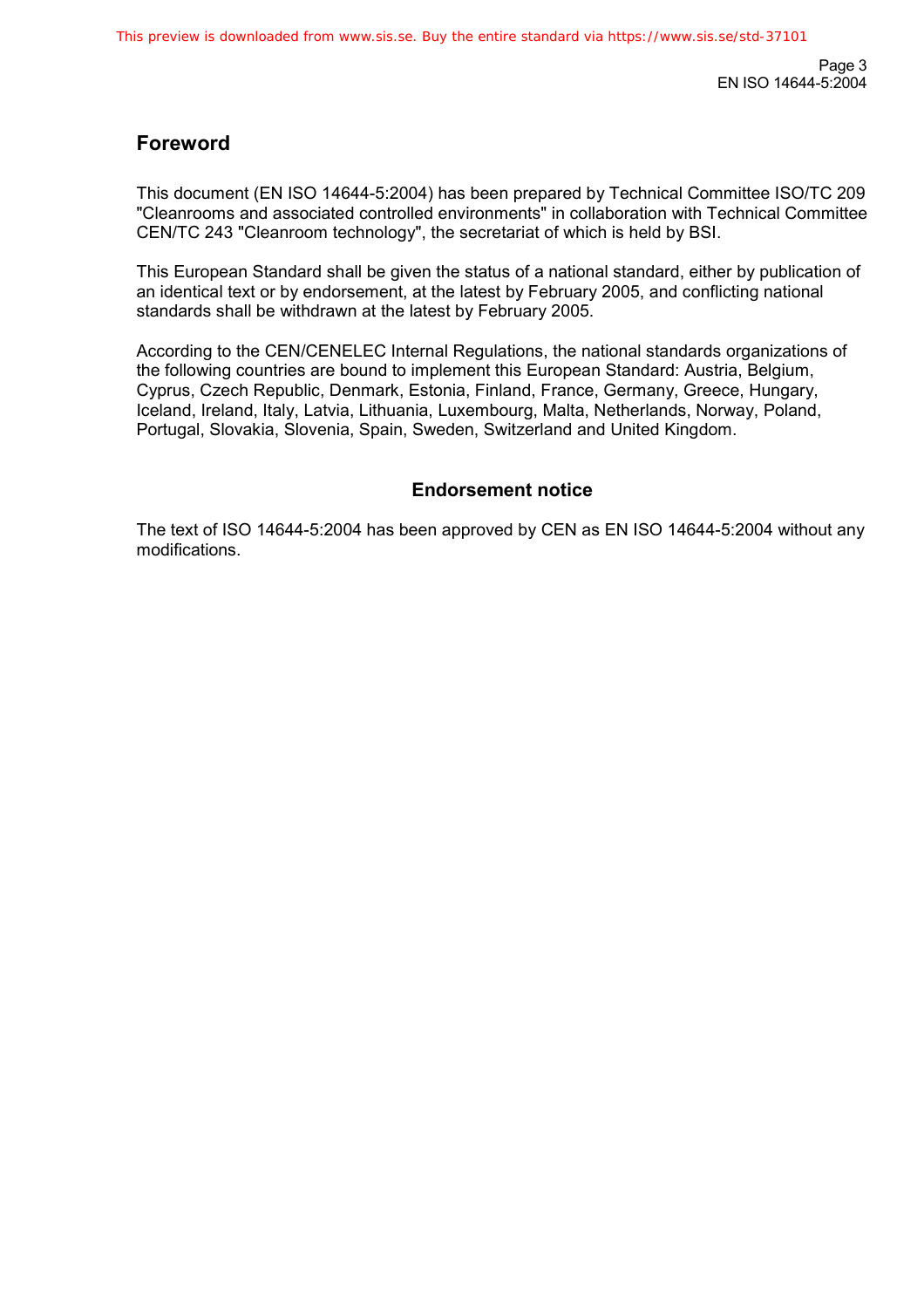Page 4 EN ISO 14644-5:2004

## **Introduction**

Industries and organizations of all kinds utilize cleanrooms. Operational procedures have a profound effect on the cleanliness levels achieved during the operation of the cleanroom and equipment. Consistent quality is cleanliness dependent. Operational cleanliness can only be attained and maintained through a deliberate programme established to specify, measure and enforce defined operational procedures. Regulatory agencies that have authority over processes and products produced in the cleanroom may require additional procedures and measures of cleanliness not covered in this general operating standard.

This part of ISO 14644 addresses normative and informative operational requirements related to:

- a) providing a system that defines policies and operational procedures;
- b) clothing used to isolate human-generated contamination from the cleanroom environment;
- c) training of personnel inside the cleanroom and monitoring their compliance to specified procedures and disciplines;
- d) transfer, installation and maintenance of stationary equipment (selection criteria is not discussed);
- e) selection and use of materials and portable equipment in the cleanroom;
- f) maintaining the cleanliness of the cleanroom through systematic cleaning and monitoring procedures.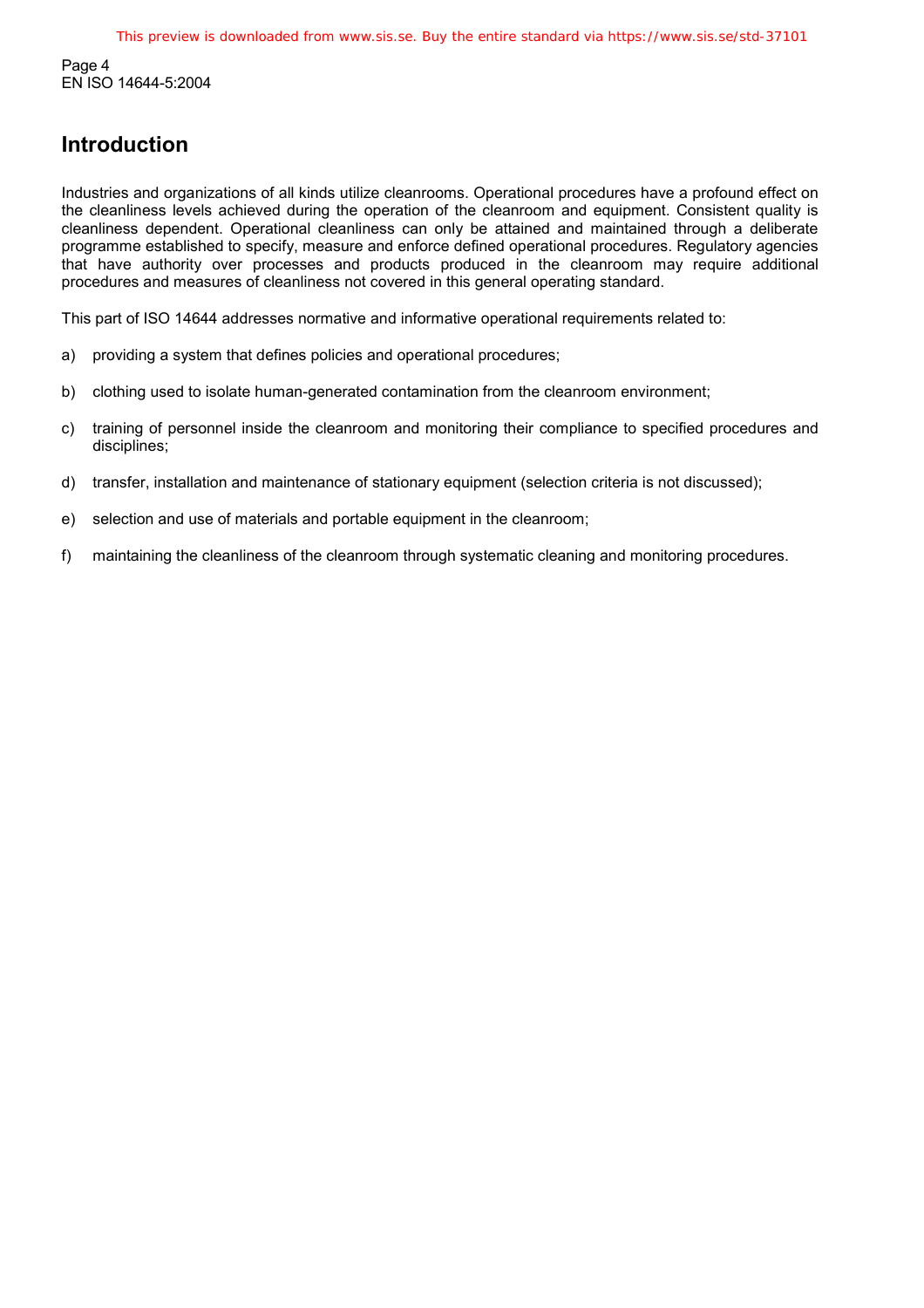# **Cleanrooms and associated controlled environments —**

Part 5: **Operations** 

### **1 Scope**

This part of ISO 14644 specifies basic requirements for cleanroom operations. It is intended for those planning to use and operate a cleanroom. Aspects of safety that have no direct bearing on contamination control are not considered in this part of ISO 14644 and national and local safety regulations must be observed. This document considers all classes of cleanrooms used to produce all types of products. Therefore, it is broad in application and does not address specific requirements for individual industries. Methods and programmes for routine monitoring within cleanrooms are not covered in detail in this part of ISO 14644 but reference is made to ISO 14644-2 and ISO 14644-3 for monitoring particles and ISO 14698-1 and ISO 14698-2 for monitoring micro-organisms.

### **2 Normative references**

The following referenced documents are indispensable for the application of this document. For dated references, only the edition cited applies. For undated references, the latest edition of the referenced document (including any amendments) applies.

ISO 14644-1:1999, *Cleanrooms and associated controlled environments — Part 1: Classification of air cleanliness*

ISO 14644-2:2000, *Cleanrooms and associated controlled environments — Part 2: Specifications for testing and monitoring to prove continued compliance with ISO 14644-1*

ISO 14644-3:—1), *Cleanrooms and associated controlled environments — Part 3: Test methods*

ISO 14644-4:2001, *Cleanrooms and associated controlled environments — Part 4: Design, construction and start-up*

ISO 14698-1:2003, *Cleanrooms and associated controlled environments — Biocontamination control — Part 1: General principles and methods*

ISO 14698-2:2003, *Cleanrooms and associated controlled environments — Biocontamination control — Part 2: Evaluation and interpretation of biocontamination data*

l

<sup>1)</sup> To be published.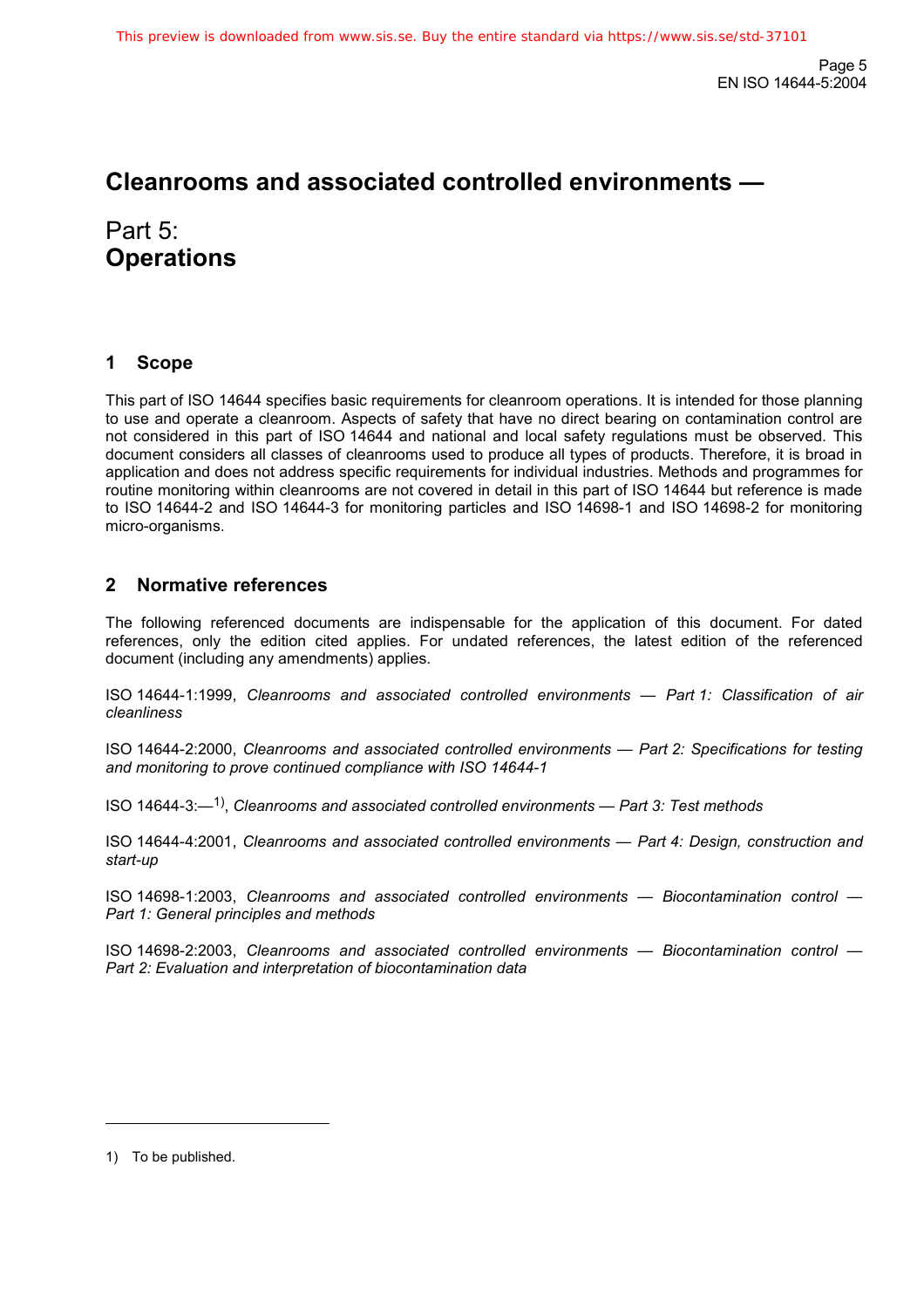This preview is downloaded from www.sis.se. Buy the entire standard via https://www.sis.se/std-37101

Page 6 EN ISO 14644-5:2004

### **3 Terms and definitions**

For the purposes of this part of ISO 14644, the following terms and definitions apply.

#### **3.1 General Terms**

#### **3.1.1**

#### **biocleanroom**

cleanroom used for products and processes that are sensitive to microbiological contamination

#### **3.1.2**

#### **changing room**

room where people entering or leaving a cleanroom put on or take off cleanroom clothing

NOTE Adapted from ISO 14644-4:2001, 3.1.

#### **3.1.3**

#### **cross-over bench**

bench that is used as an aid to changing of cleanroom clothing and which provides a barrier to the tracking of floor contamination

#### **3.1.4**

#### **disinfection**

removal, destruction or de-activation of micro-organisms on objects or surfaces

### **3.1.5**

#### **fibre**

particle having an aspect (length-to-width) ratio of 10 or more

[ISO 14644-1:1999, 2.2.7]

#### **3.1.6**

#### **operator**

person working in the cleanroom performing production work or carrying out process procedures

#### **3.1.7**

#### **particle**

minute piece of matter with defined physical boundaries

NOTE For classification purposes refer to ISO 14644-1:1999.

#### **3.1.8**

#### **personnel**

persons entering the cleanroom for any purpose

#### **3.1.9**

#### **separative device**

equipment utilizing constructional and dynamic means to create assured levels of separation between the inside and the outside of a defined volume

EXAMPLES Some industry-specific examples of separative devices are clean air hoods, containment enclosures, gloveboxes, isolators and minienvironments.

#### **3.1.10**

#### **unidirectional airflow**

controlled airflow through the entire cross-section of a clean zone with a steady velocity and approximately parallel airstreams

NOTE This type of airflow results in a directed transport of particles from the clean zone.

[ISO 14644-4:2001, 3.11]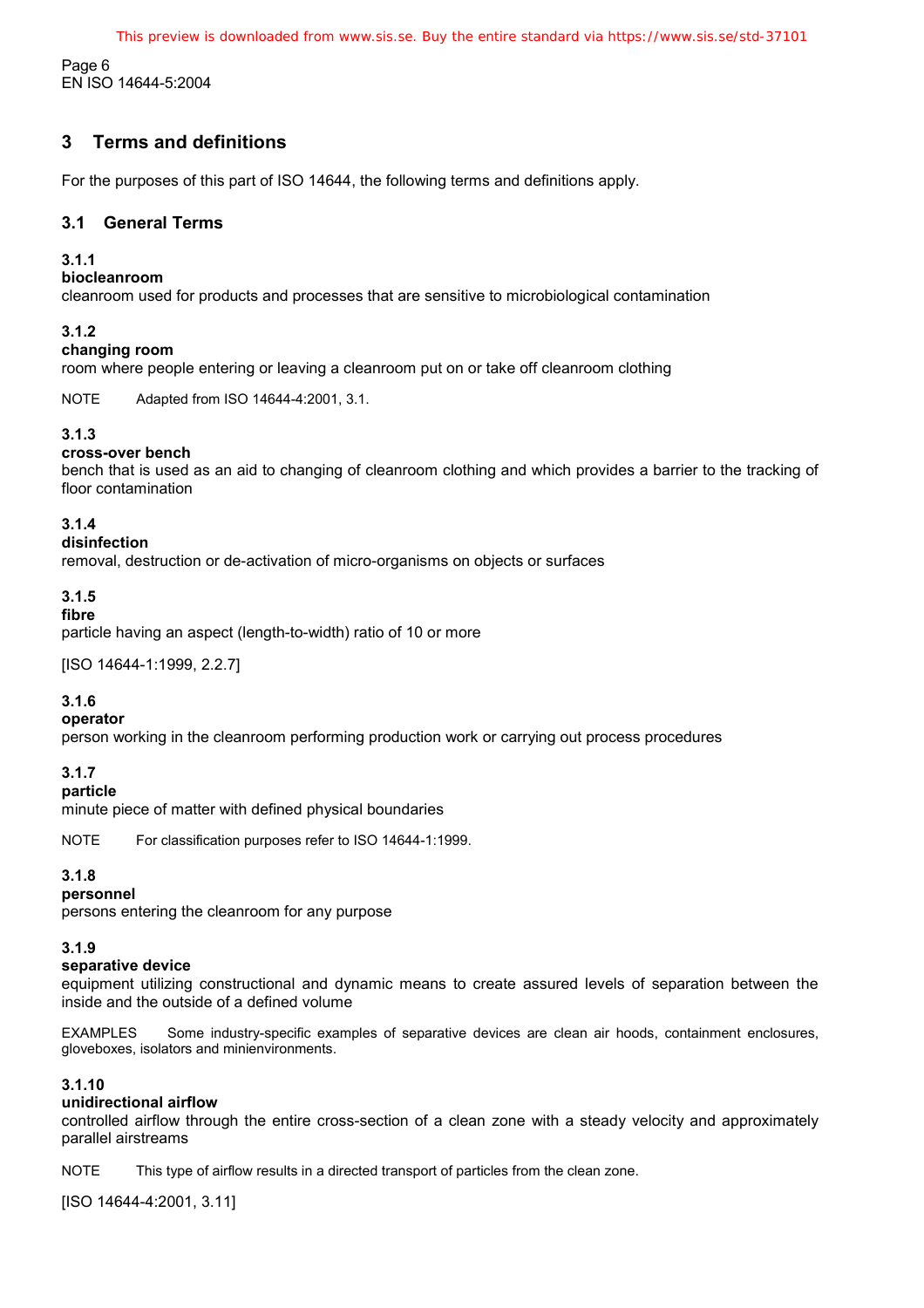Page 7 EN ISO 14644-5:2004

#### **3.2 Occupancy states**

#### **3.2.1**

#### **as-built**

condition where the installation is complete with all services connected and functioning but with no production equipment, materials or personnel present

[ISO 14644-4:2001, 2.4.1]

#### **3.2.2**

#### **at-rest**

condition where the installation is complete with equipment installed and operating in a manner agreed upon by the customer and supplier, but with no personnel present

[ISO 14644-4:2001, 2.4.2]

#### **3.2.3**

#### **operational**

condition where the installation is functioning in the specified manner, with the specified number of personnel present and working in the manner agreed upon

[ISO 14644-4:2001, 2.4.3]

#### **4 Specification of requirements**

#### **4.1 Operational systems**

**4.1.1** A system of operational procedures shall be established and documented that will provide a framework for producing the quality products and processes for which the cleanroom was designed.

**4.1.2** A set of risk factors, appropriate for the use of the cleanroom, shall identify the areas where there is a risk of contamination to the process. A method for monitoring these risks shall be instituted so that action can be taken when conditions violate the contamination limits for the cleanroom classification.

NOTE Although not covered in detail in this part of ISO 14644, it is important to routinely monitor the operation of a cleanroom. Guidance for monitoring particles is given in ISO 14644-2 and ISO 14644-3. Guidance for monitoring biocontamination is given in ISO 14698-1 and ISO 14698-2.

**4.1.3** A system for training personnel in cleanroom procedures shall be instituted. A method for monitoring compliance to those training procedures shall be specified.

**4.1.4** A documentation system shall be maintained to provide evidence that all personnel have received suitable levels of training for their assignments.

**4.1.5** A set of procedures shall be documented to describe how the cleanroom mechanical systems are to be operated, maintained, repaired and monitored (see ISO 14644-4).

**4.1.6** All activities that modify, supplement or enlarge the cleanroom shall be planned and include all relevant personnel. Any significant change of operational use may be subject to re-qualification of the installation in compliance with ISO 14644-2.

**4.1.7** A system shall be documented that encourages and enforces safety for personnel in the cleanroom that may influence aspects of contamination control.

NOTE Informative guidance concerning the operational systems requirements listed in 4.1.1 to 4.1.7 can be found in Annex A.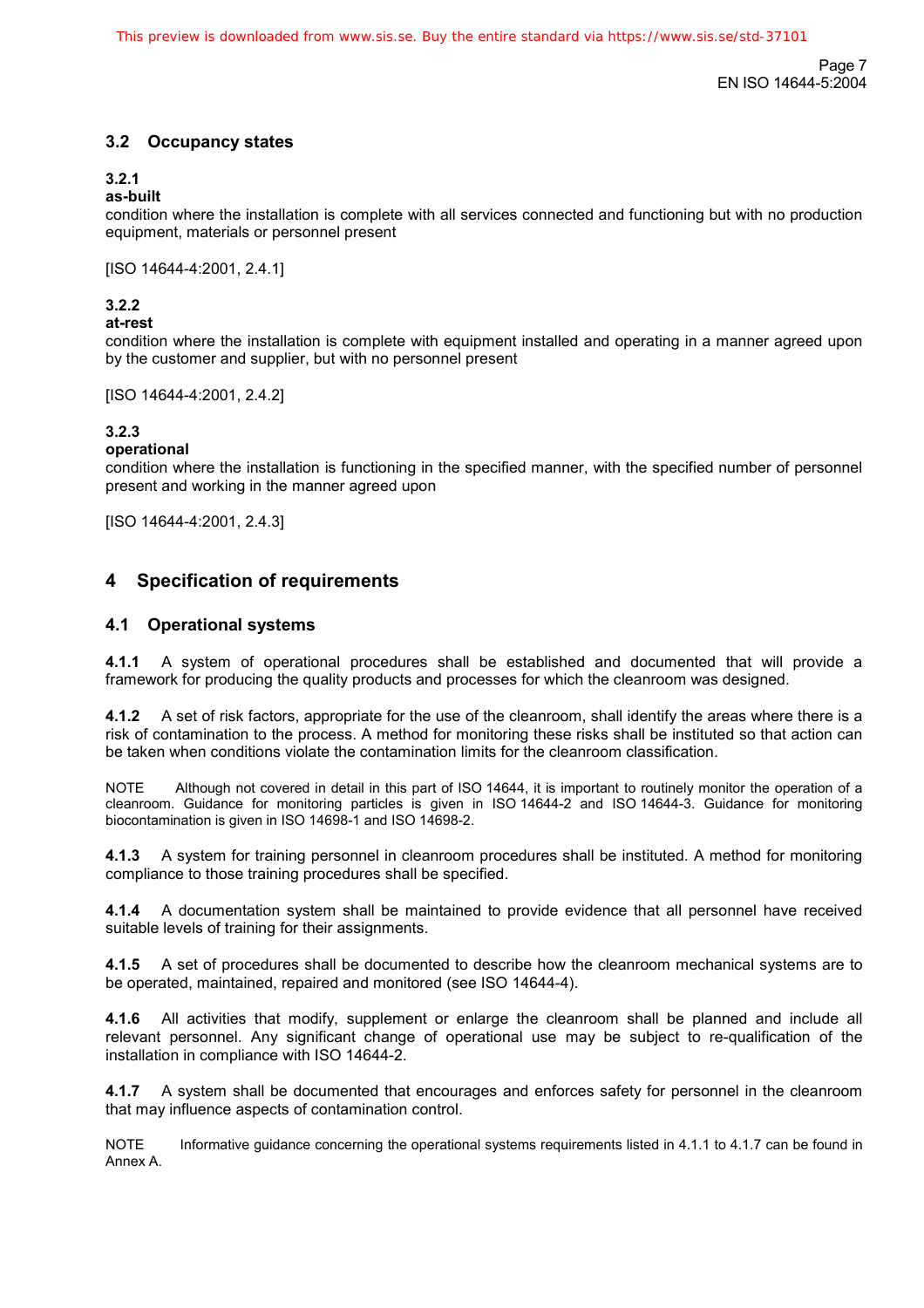Page 8 EN ISO 14644-5:2004

#### **4.2 Cleanroom clothing**

**4.2.1** Cleanroom clothing shall protect the environment and products from contamination generated by the personnel and their everyday clothing. To maximize this containment, the choice of barrier fabric, the clothing style and extent of coverage of personnel by the cleanroom clothing shall be established.

**4.2.2** Cleanroom clothing shall be made of fabrics and materials that will resist breakdown (minimal linting) and therefore not shed contamination.

**4.2.3** The frequency of changing into fresh cleanroom clothing before entering the cleanroom shall be determined in accordance with the product and process cleanliness requirements.

**4.2.4** Reusable cleanroom clothing shall be processed at regular intervals to remove contamination.

**4.2.5** The necessary cleaning, processing (including sterilization or disinfection where required) and packaging of clothing shall be defined.

**4.2.6** Cleanroom clothing shall be transported and stored in a specified manner to minimize contamination.

**4.2.7** Cleanroom clothing (clean packaged or dirty) shall not be removed beyond the confines of the storage area and cleanroom except for laundering, repair or exchange purposes.

**4.2.8** Cleanroom clothing shall be put on and taken off in such a way that the spread of contamination is avoided or minimized.

**4.2.9** If clothing is to be reused, it shall be removed and stored to ensure that contamination is minimized.

**4.2.10** Cleanroom clothing shall be checked at regular intervals to ensure that it retains acceptable contamination control characteristics.

**4.2.11** Consideration shall be given for the comfort of personnel wearing the cleanroom clothing.

**4.2.12** Consideration shall be given to special (e.g. chemical, physical or microbiological) properties of the clothing that may be necessary for specific applications.

**4.2.13** Consideration shall be given to special concerns for cleanroom clothing during and after emergency evacuations.

NOTE Informative quidance concerning cleanroom clothing requirements listed in 4.2.1 to 4.2.13 can be found in Annex B.

#### **4.3 Personnel**

**4.3.1** Personal and other items not intended for cleanroom use shall not be allowed inside the cleanroom, unless approved.

**4.3.2** Personnel shall be instructed in hygiene-related issues that will prepare them for properly working in the cleanroom environment.

**4.3.3** A policy concerning jewellery, cosmetics and similar materials that can cause contamination problems shall be determined.

**4.3.4** Cleanroom personnel shall be trained to conduct themselves in a manner that minimizes generation of contamination which can be transferred or deposited on or into the product.

**4.3.5** Personnel shall be protected against hazards. Personnel shall receive safety training for all known health and safety risks associated with their work.

NOTE Informative guidance concerning personnel requirements listed in 4.3.1 to 4.3.5 can be found in Annex C.